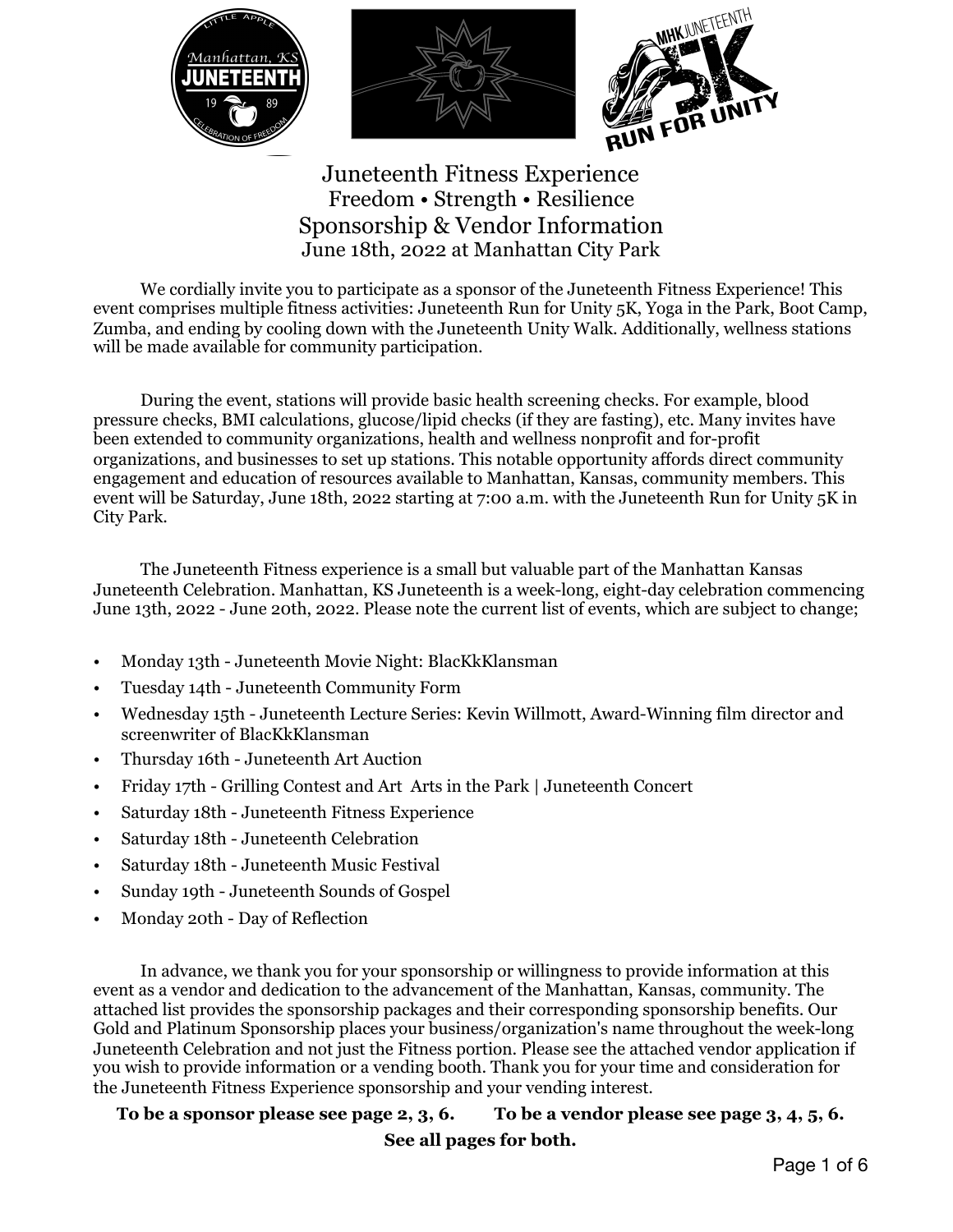

**Juneteenth Fitness Experience Sponsorship Information Freedom • Strength • Resilience**  Saturday, June 18th, 2019 at Manhattan City Park 7:00 a.m. – 11:00 a.m.

This year's Juneteenth Fitness Experience sponsorship level packages are:

#### **BRONZE SPONSOR - \$15 - \$99**

• **Bags** - You may submit coupons, samples and other items to be placed in the bags that will be handed out to the racers. (Must have items by June 11th)

#### **SILVER SPONSOR – \$100 - \$299**

- **Bronze Sponsor** Everything the bronze sponsor will receive.
- **Website/Social Media** Your name or your company name and logo will be added to the Juneteenth website as well as on our social media accounts.
- **Race T-Shirt** -Your name or your company name and logo will be added to the Juneteenth Run for Unity 5K T-Shirt. (Must have vector image by June 4th)
- **Banner** Your name or your company name and logo will be added to the banner. (Must have vector image by June 4th)

#### **GOLD SPONSOR – \$300 - \$999**

- **Silver Sponsor** Everything the silver sponsor will receive.
- **Vendor Table** Free table in City Park for the Fitness part. Or half off for both the Fitness part and the Celebration part.
- **Marketing Materials -** Your name or your company name and logo will be added to any marketing materials that are printed. (First round of printed materials will be May 16th)
- **Verbal Recognition** Your name or your company's name will be mentioned throughout the event.
- **Event Wrap up Email**  We will mention you with a link to your website or social media in our Thank You for participating email to go out after the event. You may also submit a coupon or a promotional offer to be mentioned as well.
- **Juneteenth Celebrations**  Your sponsorship will be acknowledged on Juneteenth Celebration tshirt, event banner, programs, etc.

#### **PLATINUM SPONSOR – \$1000 - +**

- **Gold Sponsor** Everything the gold sponsor will receive.
- **Print Placement** Your business/organization logo will be prominently placed on the printed material for the fitness portion.
- **Race T-Shirt Placement** Your business/organization logo will be prominently placed on the t-shirt.
- **Juneteenth T-Shirt Placement** Your business/organization logo will be prominently placed on the t-shirt.
- **Website/Social Media Engagement**  We will mention and engaged with your business/ organization on social media and you will be place more prominently on our websites.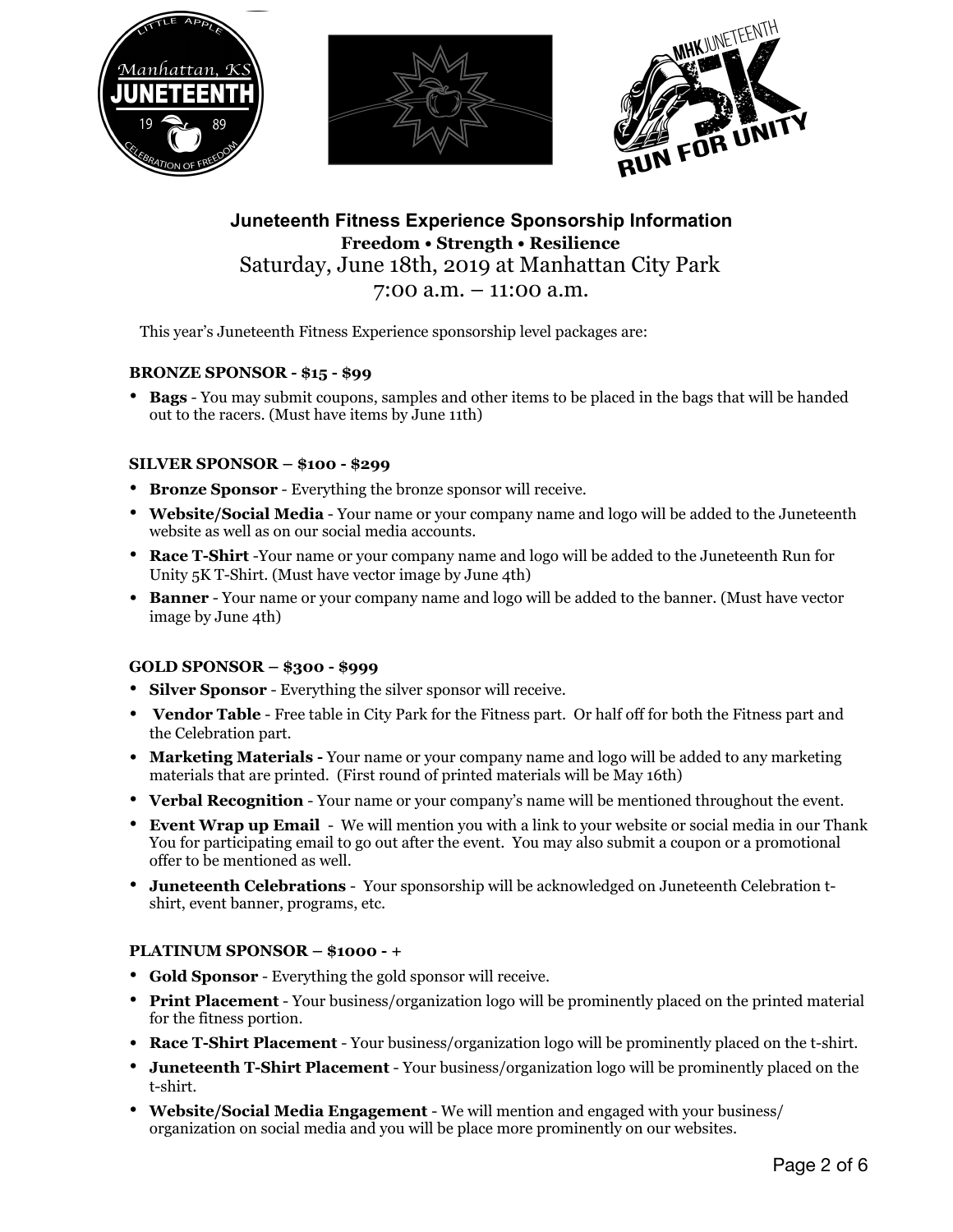

**Sponsor / Vendor Commitment Form Manhattan Juneteenth Fitness Experience Freedom • Strength • Resilience**  Saturday, June 18, 2022 Manhattan, Kansas

**Please return this form along with your payment (payable to** *Manhattan Juneteenth*  **with "Manhattan Juneteenth Fitness Experience" written on the memo line), no later than Monday June 6th, 2022.** 

| Phone number: |
|---------------|
|               |
|               |
|               |
|               |
| Twitter:      |
|               |
|               |

# **Sponsorship Levels (see letter for details)**

*Please place a checkmark adjacent to the sponsorship level you are interested in supporting or leave this section blank if you would like to only be a vendor.* 

 $$1000 + $300 - $999$   $$100 - $299$   $$15-$99$ 

Enclosed is my payment in the amount of \$ \_\_\_\_\_\_\_\_\_\_ (please specify amount) payable to *Manhattan Juneteenth* with "Manhattan Juneteenth Fitness Experience" written on the memo line.

Signature \_\_\_\_\_\_\_\_\_\_\_\_\_\_\_\_\_\_\_\_\_\_\_\_\_\_\_\_\_\_\_\_\_\_\_\_\_\_ Date\_\_\_\_\_\_\_\_\_\_\_\_\_\_\_\_\_\_\_\_\_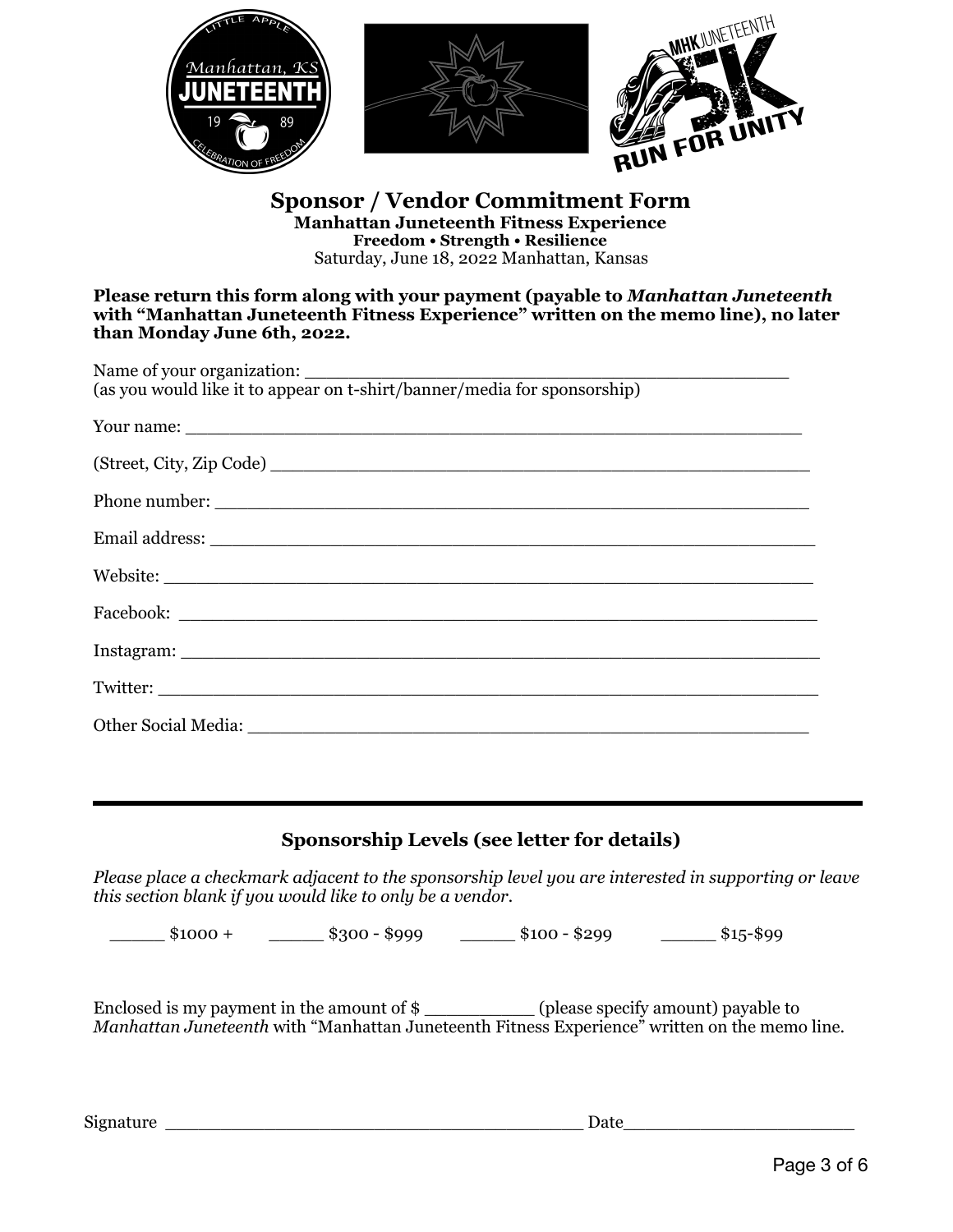# **Vendor (For Saturday, June 18, 2022)**

|                     |                                                                           | Please place a checkmark adjacent to the vendor package you are interested in or leave this section<br>blank if you would like to only be a sponsor.                                      |                                                                                    |                |  |  |  |
|---------------------|---------------------------------------------------------------------------|-------------------------------------------------------------------------------------------------------------------------------------------------------------------------------------------|------------------------------------------------------------------------------------|----------------|--|--|--|
|                     |                                                                           | Fitness Experience Vendor ONLY (7:00am - 11:00am)<br>note if you are a Gold or Platinum Sponsor this option is free for you.                                                              |                                                                                    |                |  |  |  |
|                     | Community Organization \$10                                               |                                                                                                                                                                                           |                                                                                    |                |  |  |  |
|                     |                                                                           | Fitness Experience & Juneteenth Celebrations Vendor (7:00am - 4:00pm)<br>note if you are a Gold or Platinum Sponsor this option is $1/2$ off for you.                                     |                                                                                    |                |  |  |  |
|                     | Vendor \$50 Community Organization \$20                                   |                                                                                                                                                                                           |                                                                                    |                |  |  |  |
|                     |                                                                           | Juneteenth Celebrations Vendor ONLY (12:00a-pm - 4:00pm)                                                                                                                                  |                                                                                    |                |  |  |  |
|                     |                                                                           |                                                                                                                                                                                           | Vendor \$30 ________ Community Organization \$15 ________ Food Vendor \$50 _______ |                |  |  |  |
| Please be specific: |                                                                           | Please list below what items you plan to sell/market/distribute or information you plan to share.                                                                                         |                                                                                    |                |  |  |  |
|                     |                                                                           | Are you or anyone working with you on June 18, 2022 currently on probation or parole for the<br>commission of a felony? ______ Unknown ______ No ______ Yes If so please explain briefly: |                                                                                    |                |  |  |  |
|                     |                                                                           | <b>Requirements</b>                                                                                                                                                                       | <b>Yes</b>                                                                         | N <sub>0</sub> |  |  |  |
|                     | Will you need an electrical connection?                                   |                                                                                                                                                                                           |                                                                                    |                |  |  |  |
|                     | Will you bring a tent or canopy (tent size limited to $10' \times 10'$ )? |                                                                                                                                                                                           |                                                                                    |                |  |  |  |
|                     |                                                                           | Will you need access to a water source nearby?                                                                                                                                            |                                                                                    |                |  |  |  |
|                     | Do you plan to bring a generator?                                         |                                                                                                                                                                                           |                                                                                    |                |  |  |  |
|                     | If yes, please explain:                                                   | Do you have any special needs that have not been addressed above?                                                                                                                         |                                                                                    |                |  |  |  |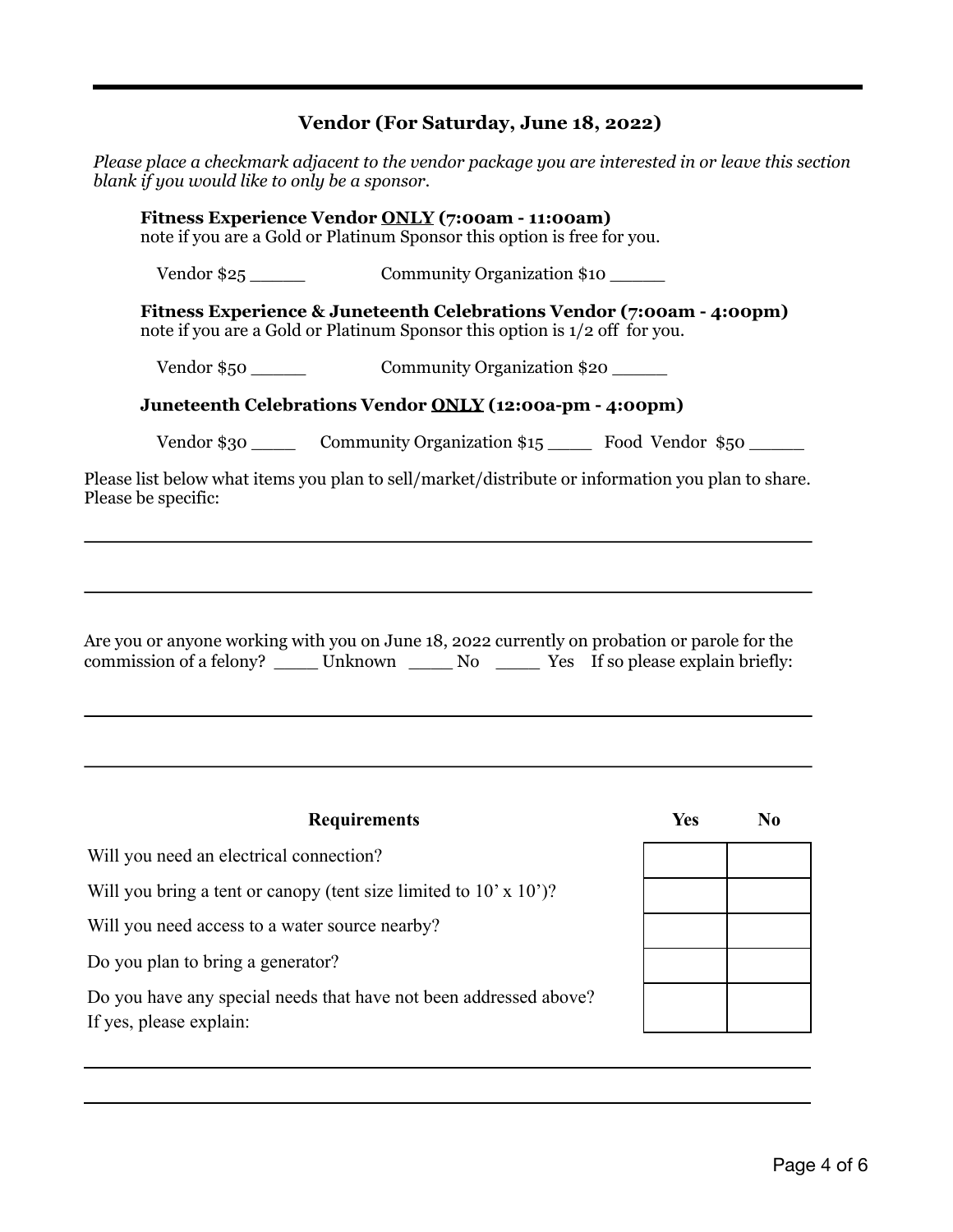# **ADDITIONAL VENDOR INFORMATION**

- Booth spaces will be assigned based on order of completed application **AND** receipt of payment (no exceptions). Booth space will be provided in the grassy area west of the Wefald Pavilion and east of the ball field.
- All participants are expected to provide their own tables, chairs, canopies, extension cords, etc. The Manhattan Juneteenth Committee is NOT responsible for providing anything other than booth space.
- If electrical hookup is needed, please bring a very long industrial extension cord to connect to the power source. This must be indicated on application. The Juneteenth Committee will NOT provide extension cords.
- **Setup: 7:00 a.m. 8:00 a.m**. Please enter the park from Fremont (one way street). Parking along the roadway will be allowed ONLY for unloading and loading. Please unload quickly and then move your vehicle to one of the parking areas south or west of the ball field. Vehicles parked on the roadway may be ticketed or towed.
- **Fitness Experience Vendors/Community Organizations are required to remain open from 8:00 a.m. until 11:00 a.m.**
- **MHK Juneteenth Celebration Vendors/Community Organizations are required to remain open from 11:00 a.m. until 4:00 p.m.**
- Merchandise (mugs, t-shirts, pictures, posters, etc.) with vulgar or offensive language or images are NOT allowed. No exceptions.
- Raffles or 50-50's are not allowed.
- The Manhattan Juneteenth Committee and Riley County Police Department reserve the right to reject applications and cease operation of vendor booths of persons currently on probation or parole for the commission of a felony.
- Generators are permitted however they MUST be quiet.
- It is the standard policy of the Manhattan Juneteenth Committee to continue festivities rain or shine as long as conditions are not hazardous to participants.
- For pedestrian safety, parking is not allowed in the park driveway during celebration hours.

#### **TERMS AND CONDITIONS**

- The undersigned covenants and agrees to abide by all the rules and regulations set forth in the Participant Information Sheet as set forth by the Manhattan Juneteenth Celebration Committee.
- The undersigned further agrees and understands that the submission of this application constitutes a commitment to appear and show at the celebration and acknowledges that **no refunds will be made for cancellation by the undersigned for any reason after Monday, June 6, 2022.**
- The undersigned further agrees that neither the Manhattan Juneteenth Committee nor the City of Manhattan nor any sponsors of the Juneteenth Celebration will be responsible or liable for any lost, stolen, or damaged articles or merchandise owned by the above signed during the festival.
- **The undersigned agrees that no refunds will be granted due to inclement weather, natural disaster, or cancellation after Monday, June 6, 2022.**
- **The undersigned agrees to follow all federal, state, and local laws governing retail sales tax and understands the rules and regulations of the event and will comply. The undersigned realizes that failure to comply may result in expulsion from the event.**
- No late participant registration requests will be accepted. No exceptions.
- Returned checks may incur an additional \$35 fee.
- Once your application is received you will not be able to change.
- Confirmation will be sent via e-mail or mail

| S1g<br>. JAIF<br>$\mathbf{1}$<br>__<br>. . |  |
|--------------------------------------------|--|
|--------------------------------------------|--|